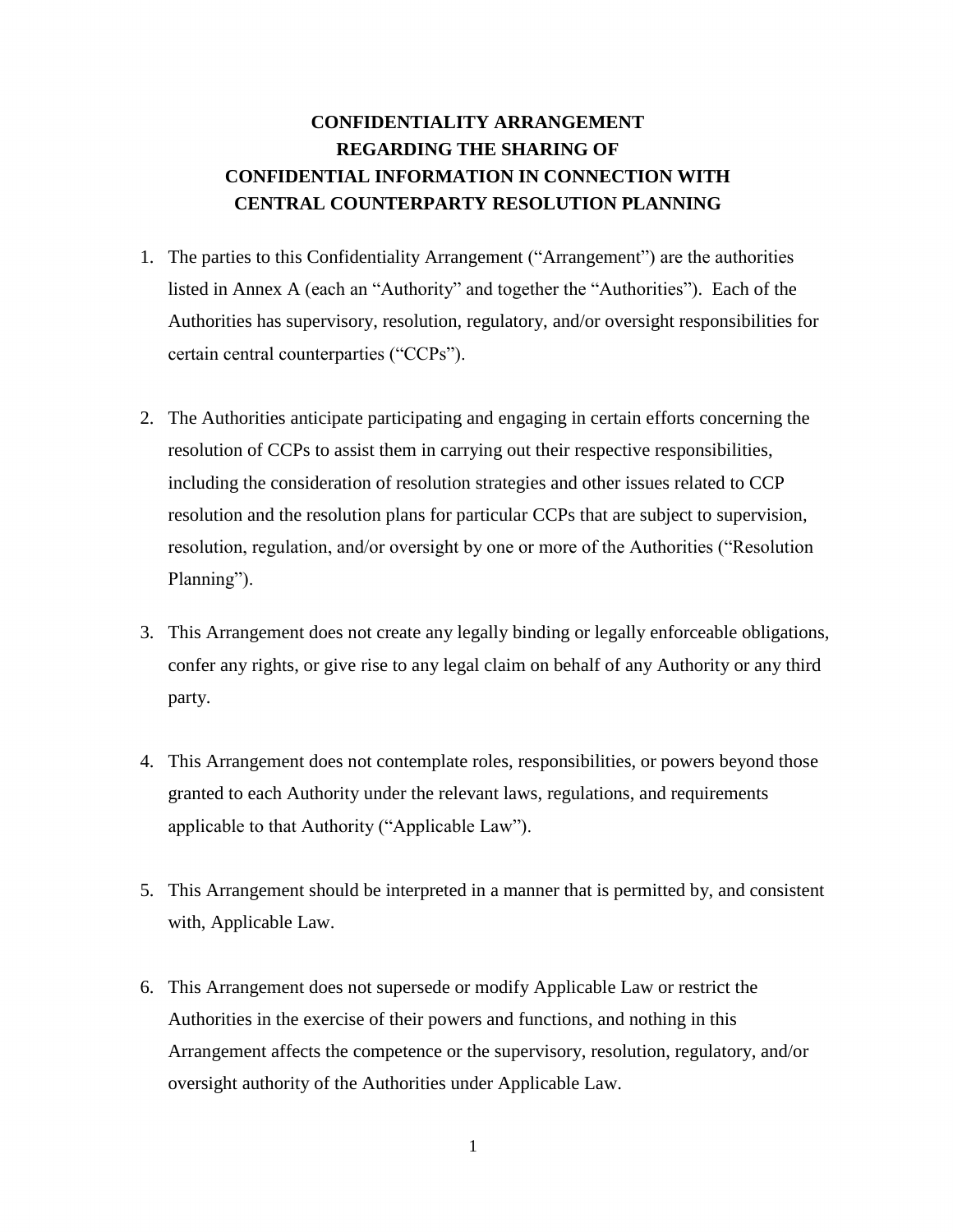- 7. Each Authority may have existing bilateral or multilateral arrangements with one or more Authorities or may execute bilateral or multilateral arrangements in the future. This Arrangement is not intended to amend or supersede existing arrangements or limit the terms of future arrangements.
- 8. The Authorities may share information with one another on Resolution Planning for CCPs pursuant to this Arrangement. For purposes of this Arrangement, an Authority that provides Confidential Information to another Authority is a "Providing Authority" and the Authority receiving such Confidential Information is the "Receiving Authority." A Providing Authority may share Confidential Information with one or more Authorities, each of which would be a Receiving Authority.
- 9. Any information shared pursuant to this Arrangement, other than information that is already publicly available, will be presumed to be "Confidential Information" until the Providing Authority confirms in writing to the Receiving Authority that the information is not confidential. Such Confidential Information includes the information itself, in any form (including oral), and any document to the extent that it contains such information. The provisions of this Arrangement do not apply to data or information obtained by an Authority through another bilateral or multilateral arrangement with another Authority or Authorities or directly from a CCP. However, if that Authority subsequently shares such data or information with one or more Authorities under this Arrangement, the provisions of this Arrangement would apply to the Receiving Authority or Authorities with respect to such data or information.
- 10. Each Authority will share Confidential Information pursuant to this Arrangement only to the extent permitted by Applicable Law.
- 11. Each Authority will, to the extent permitted by Applicable Law, maintain the confidentiality of all Confidential Information obtained pursuant to this Arrangement consistent with the following limitations: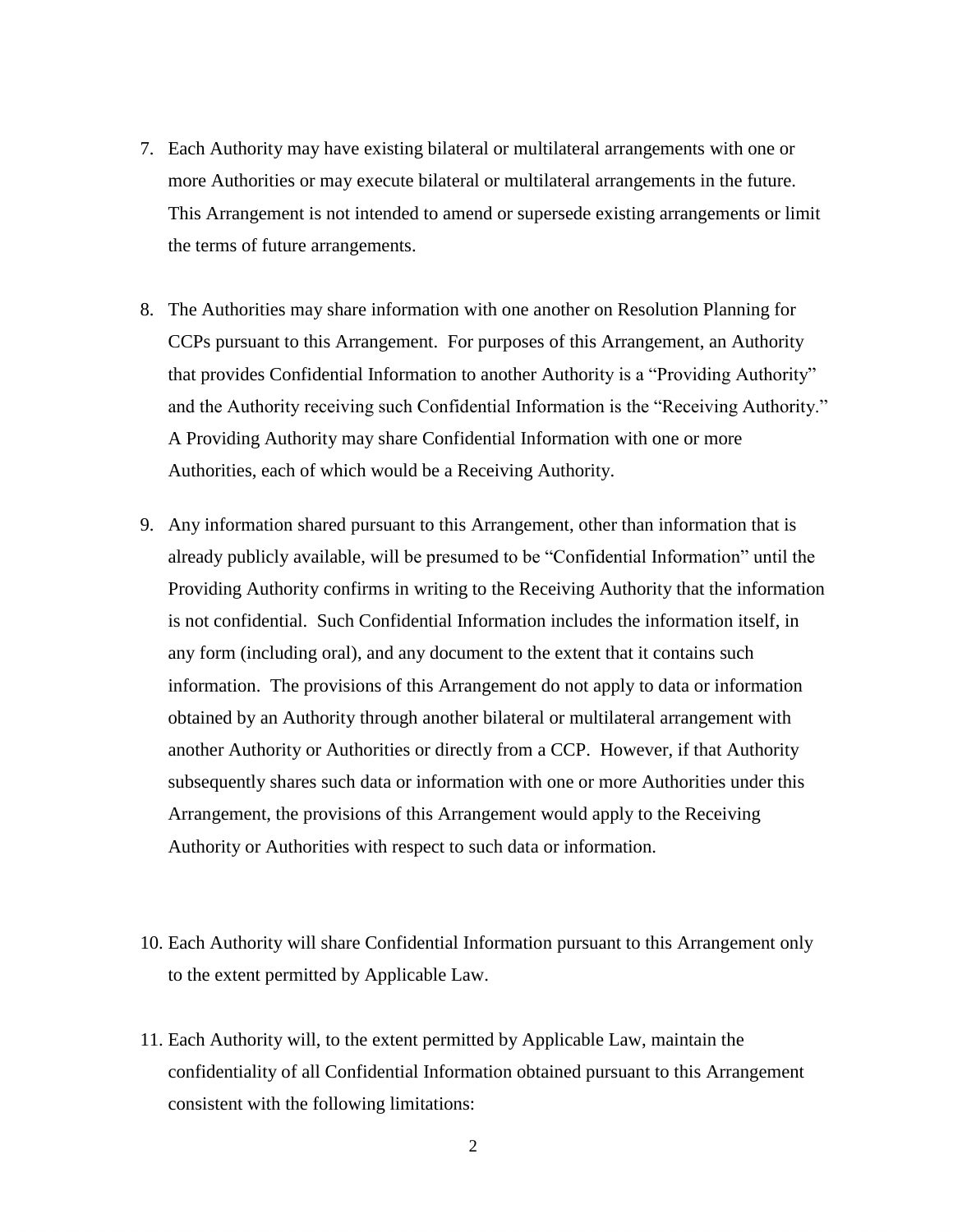- a. Each Authority will use any such Confidential Information only for lawful purposes related to the Authority's supervisory, resolution, regulatory, and/or oversight functions.
- b. Access at each Authority to Confidential Information received pursuant to this Arrangement will be restricted to staff with a genuine need for such access in connection with the Authority's foregoing functions, and Confidential Information will be maintained and handled in a manner consistent with the treatment of similar information maintained and handled in that Authority's jurisdiction.
- c. Except as provided below in subparagraph 11(d), before a Receiving Authority discloses any Confidential Information obtained pursuant to this Arrangement to a third party or to another Authority that is not a Receiving Authority, the Authority seeking to disclose the Confidential Information will request and obtain prior written consent from the Providing Authority.
- d. In the event that a Receiving Authority is required by law or legal process, including a legally enforceable demand, to disclose Confidential Information obtained pursuant to this Arrangement, it will, to the extent permitted by Applicable Law, inform the Providing Authority about such possible disclosure in advance of disclosing the Confidential Information. If the Providing Authority objects to such disclosure, the Receiving Authority, if possible and appropriate, will, to the extent permitted by Applicable Law, resist disclosure, including by asserting all legal exemptions and privileges that may be available. Alternatively, where appropriate and to the extent practicable, the Receiving Authority may give the Providing Authority a reasonable opportunity to take whatever action the Providing Authority deems appropriate to preserve, protect, or maintain the confidentiality of the Confidential Information or any privileges associated therewith.
- e. The foregoing provisions in subparagraphs  $11(a)-(d)$  extend to analyses, evaluations, and work product derived from the Confidential Information shared under this Arrangement. Nothing in this Arrangement is intended to prevent an Authority from using or revealing to any third party the Authority's own judgments, analyses, opinions, or findings so long as the Authority acts independently and does not cite,

3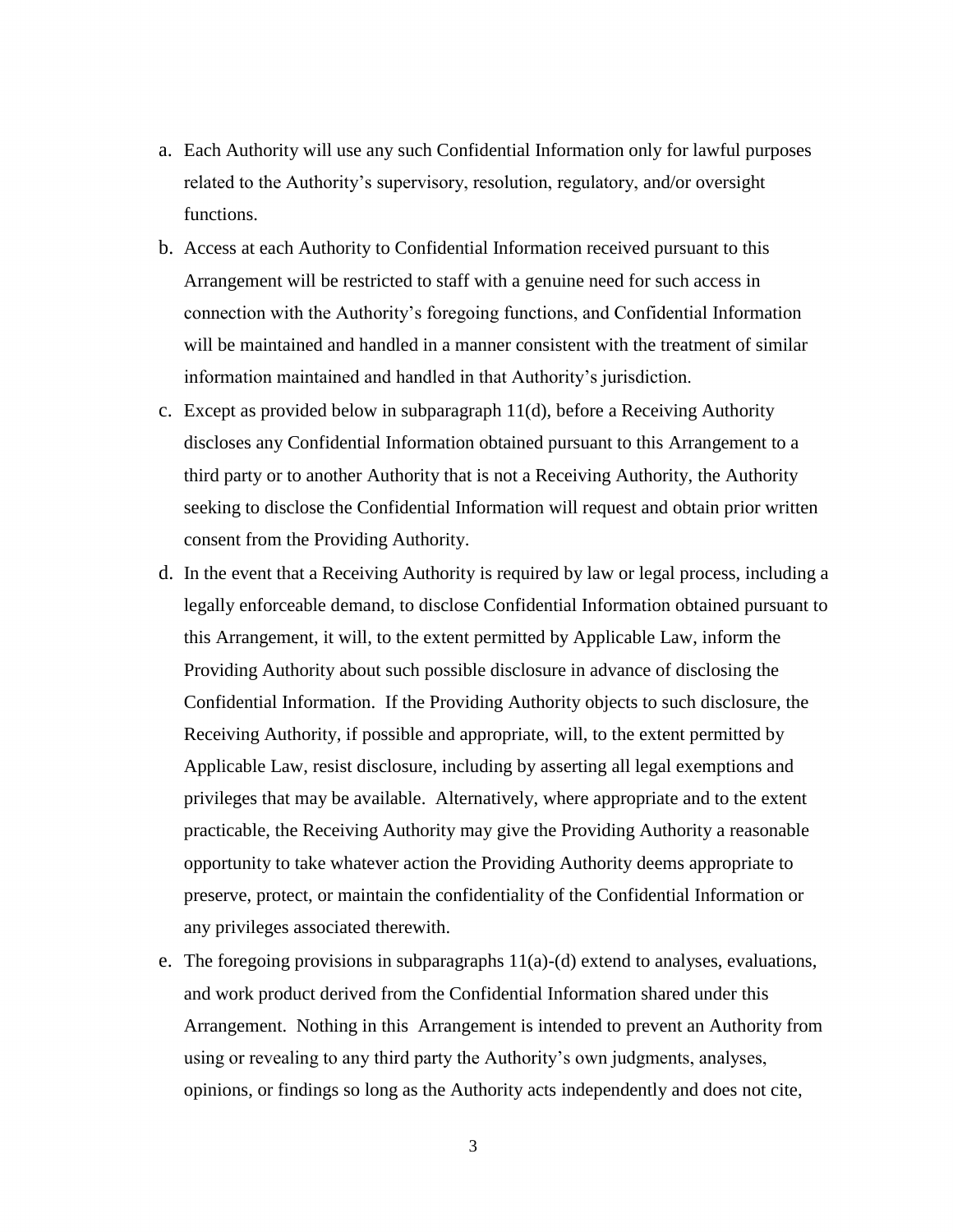refer to, or otherwise explicitly rely on the judgments, analyses, opinions, or findings of a Providing Authority. It is understood that an Authority may be aware of the judgments, analyses, opinions, or findings of another Authority in forming its own independent judgments, analyses, opinions, or findings.

- 12. A Receiving Authority will notify the Providing Authority as soon as possible in the event it becomes aware of an unauthorized disclosure of Confidential Information obtained from the Providing Authority, including, where possible, identifying the person(s) to whom the information was disclosed or otherwise made available.
- 13. The Authorities acknowledge that an Authority's inability or failure to maintain the confidentiality of Confidential Information shared pursuant to this Arrangement may result in that Authority having limited or no access to Confidential Information pursuant to this Arrangement in the future.
- 14. No privileges or confidentiality associated with Confidential Information provided by any Authority are intended to be waived as a result of sharing Confidential Information as contemplated by this Arrangement, and nothing in this Arrangement waives or alters any provision of Applicable Law relating to Confidential Information. For the avoidance of doubt, the sharing of Confidential Information between or among the Authorities pursuant to this Arrangement will not constitute public disclosure.
- 15. Any modification to this Arrangement will be agreed to in writing by all Authorities.
- 16. An Authority may discontinue its participation in this Arrangement at any time by providing written notice to the other Authorities. The use and confidentiality provisions set forth in this Arrangement will continue to apply to all Confidential Information in the possession of any Authority, even if such Authority discontinues its participation in this Arrangement.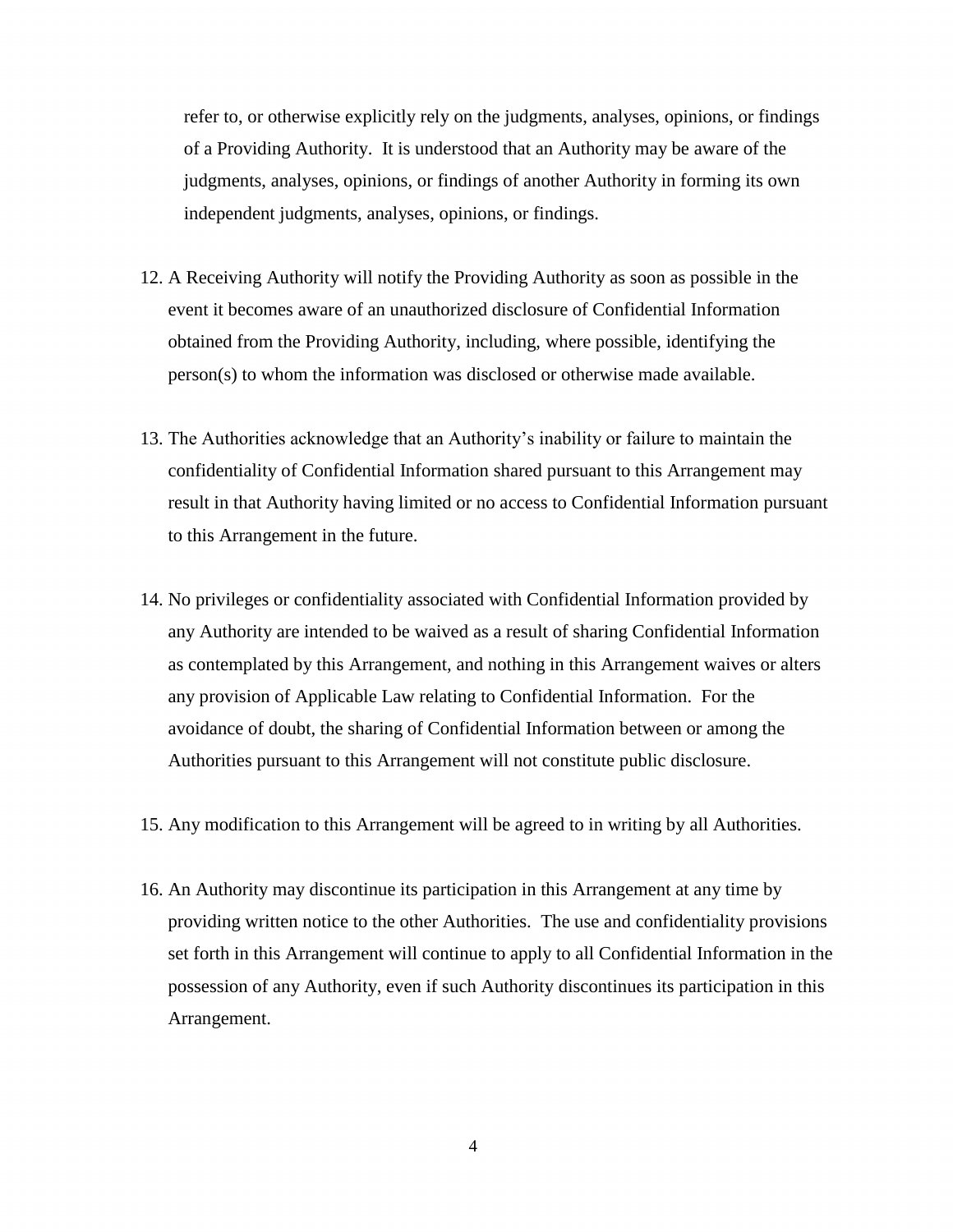This Confidentiality Arrangement Concerning the Sharing of Confidential Information in Connection with Central Counterparty Resolution Planning is signed by the representatives of each Authority, and will enter into operation with respect to each Authority, as of the date written below such Authority's signature block.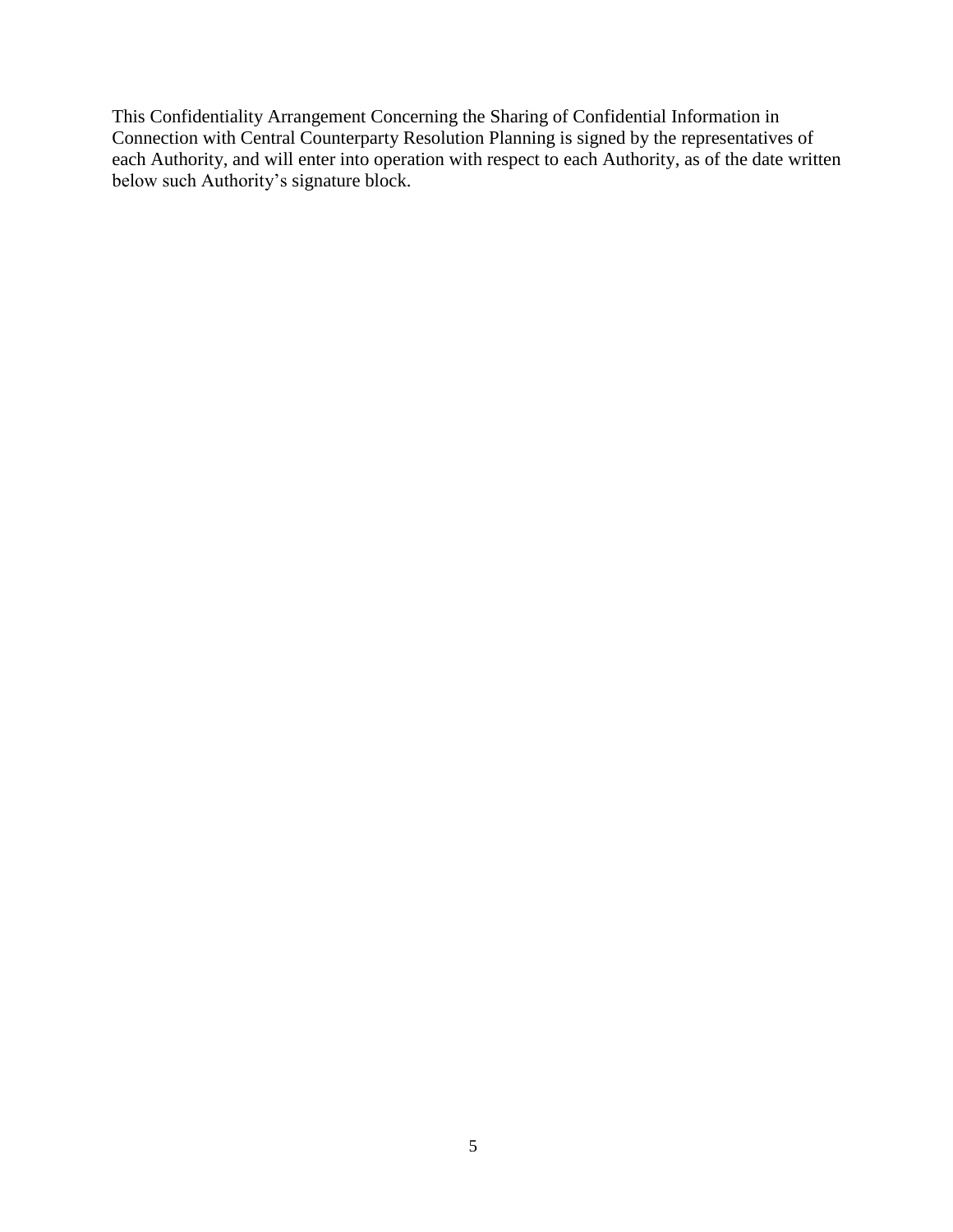#### **ANNEX A**

The following Authorities are parties to this Arrangement:

Bank of England Board of Governors of the Federal Reserve System<sup>1</sup> Federal Deposit Insurance Corporation U.S. Commodity Futures Trading Commission U.S. Securities and Exchange Commission

 $\overline{a}$ 

<sup>&</sup>lt;sup>1</sup> The Authorities understand that the Confidential Information provided by the Commodity Futures Trading Commission (CFTC) may be shared by the CFTC pursuant to Section 8(e) of the Commodity Exchange Act, and that Federal Reserve Banks may access Confidential Information provided by the CFTC under Section 8(e) only to the extent that they are performing functions delegated to them by the Board of Governors.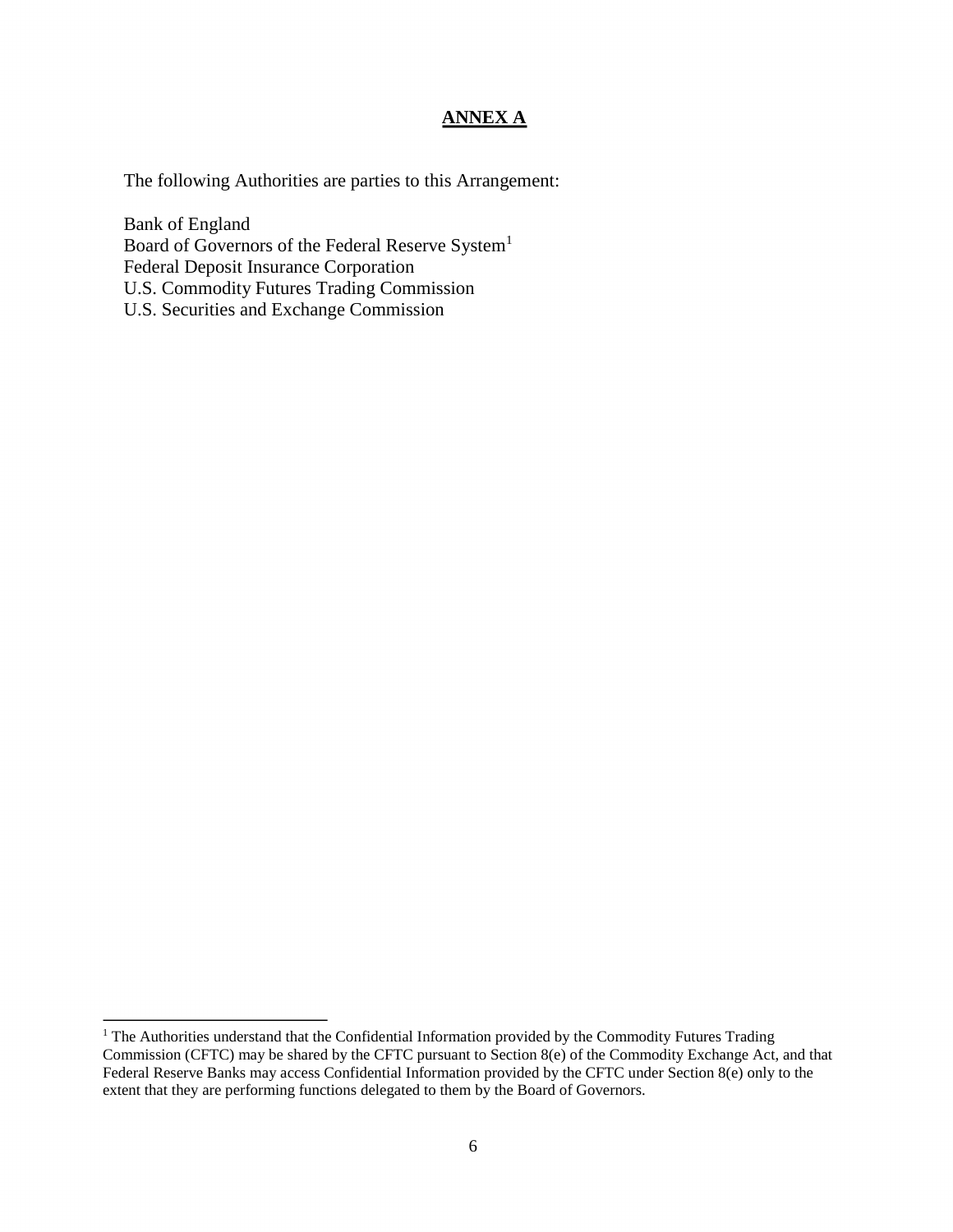### **Signature Block Format (Each Authority Please Fill In):**

Bank of England

By: Sasha Mills Executive Director of Resolution 24/08/2020

By: Christina Segal-Knowles Executive Director of Financial Market Infrastructure Directorate 27/08/2020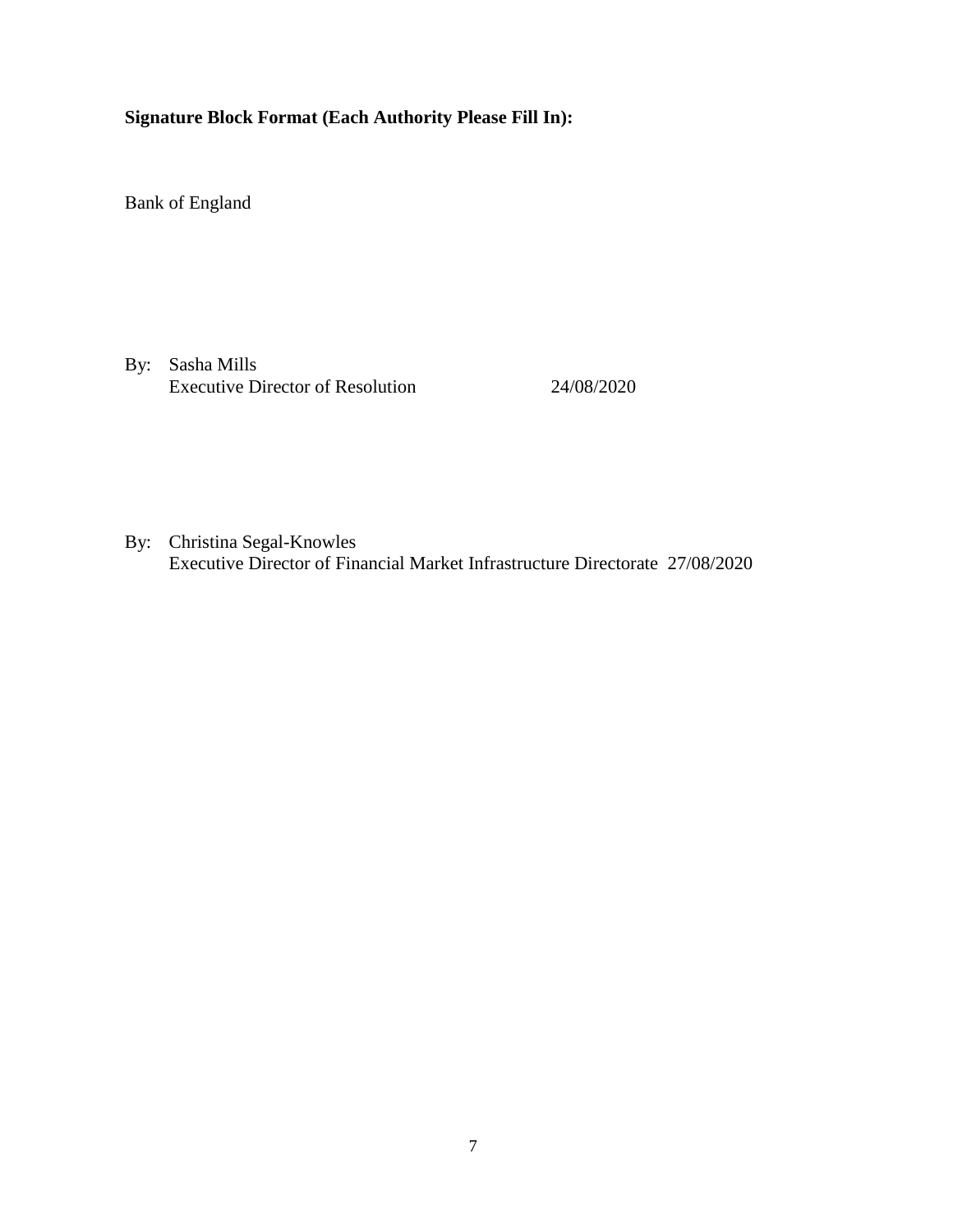Federal Reserve Board of Governors

By:

07/20/2020

Matthew Eichner<br>Director, Reserve Bank Operations & Payment Systems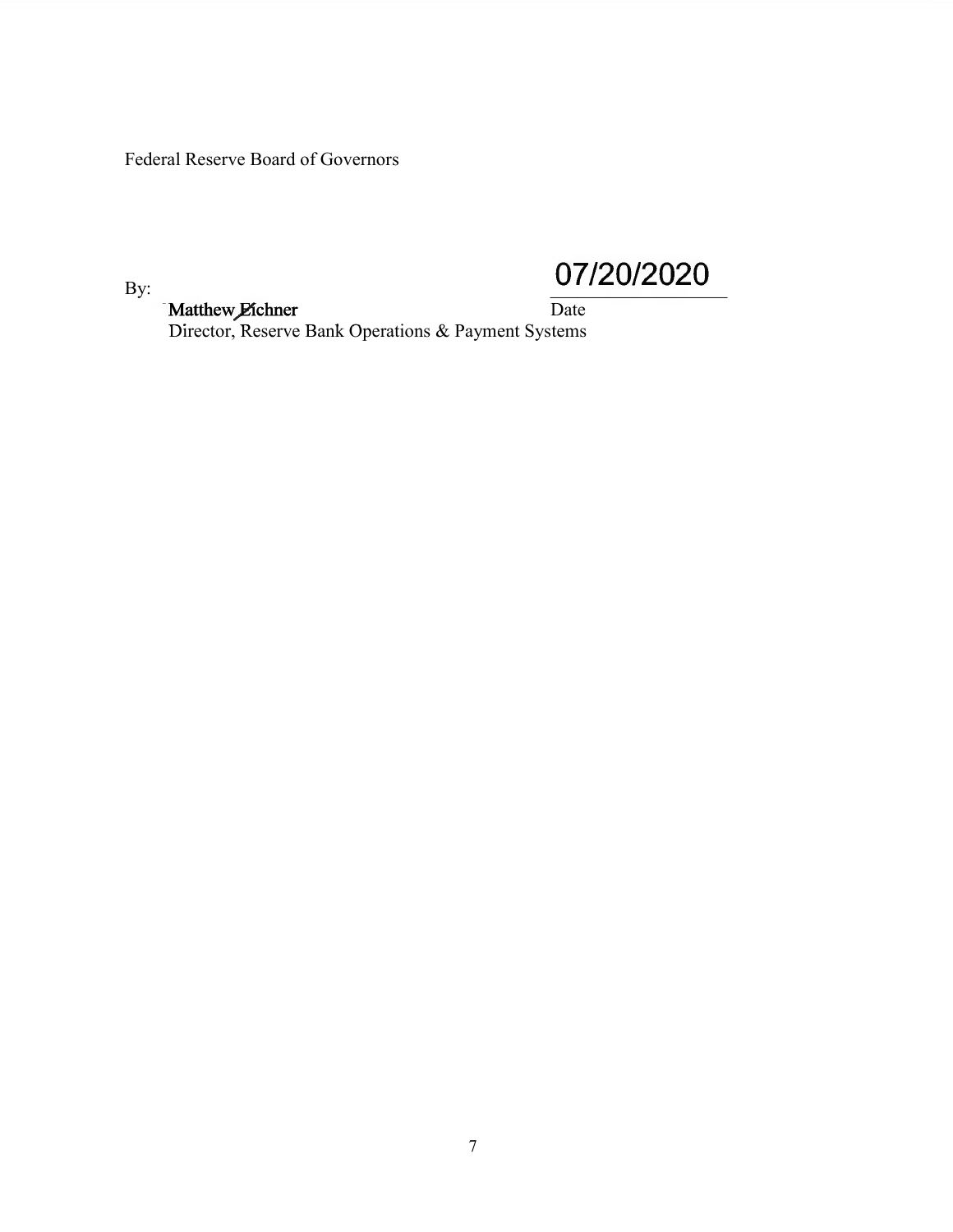Signature Block Format (Each Authority Please Fill In):

Federal Deposit Insurance Corporation

By:

Ricardo R. Delfin Director, Division of Complex Institution Supervision and Resolution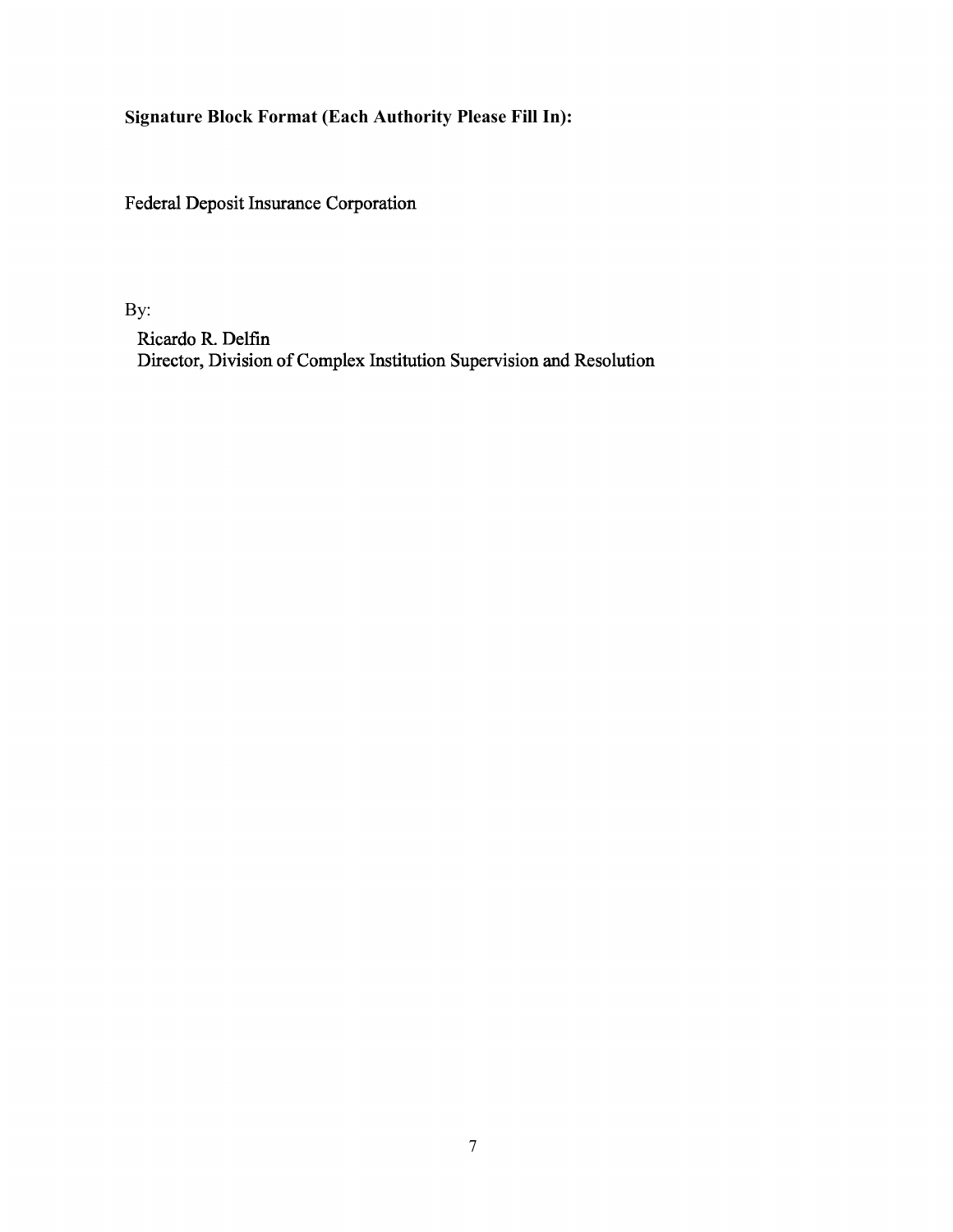## Signature Block Format (Each Authority Please Fill In):

U.S. Commodity Futures Trading Commission

Heath P. Tarbert

Chairman & Chief Executive

 $\sim$ 

By.

October 1, 2020

 $\mathcal{A}$